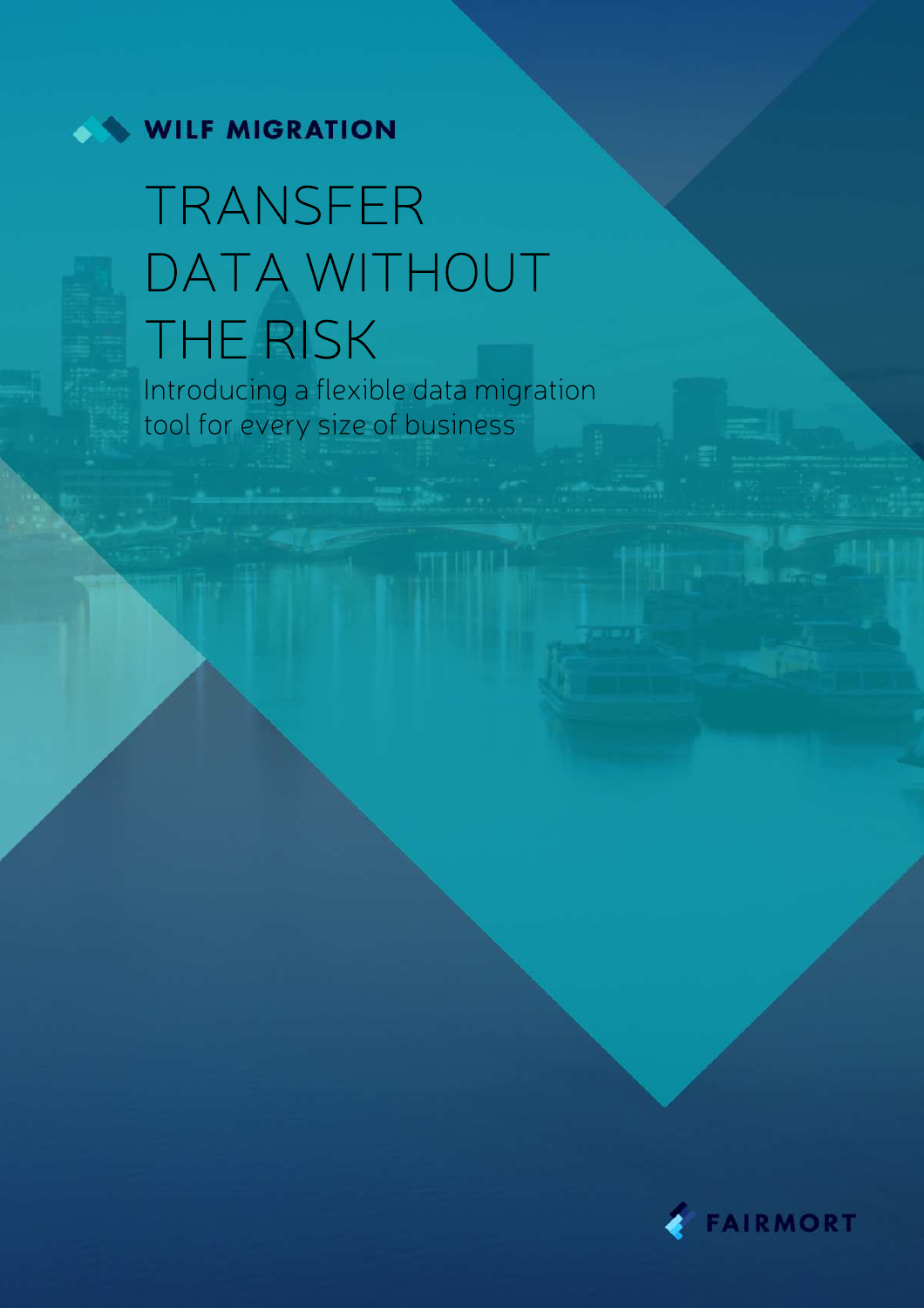# DO YOU WANT TO TAKE THE RISK AND STRESS OUT OF DATA MIGRATION? **EASY**

**'What I'm Looking For' / WILF** is a multi-threaded migration tool that allows data to be transferred between banking or financial systems. Working with any source and target system, this unique software handles the process from end-to-end providing risk-free migration management for any size of project.

## **WHAT THE PRODUCT OFFERS**



```
A complete extraction, 
transformation, load and 
reconciliation process to 
reduce business costs.
```


Deliver projects in shorter timeframes and reduce risk by automating many manual processes.



Submissions are through vendor supported interfaces rather than direct database access.



Preview transformed data to quickly view changes and see how this affects individual, or sets of, records.



Extracted data can be cleansed and enhanced (formatting, calculations, lookup tables and conversions) prior to submission to the destination application data.



Reduce business and operational risk utilising different migration modes to validate the data mappings and rollback when complete.



Migrate data from multiple sources to the target application using collections of data.



Reconcile data from the source and target applications, to ensure data integrity and validity.



Use reconciliation widgets and reports to quickly identify any issues or data failures.



Access legacy data from source systems to ensure any regulatory or legal requirements are fulfilled in regards to client data.



Fully audited and provides business visibility and transparency.



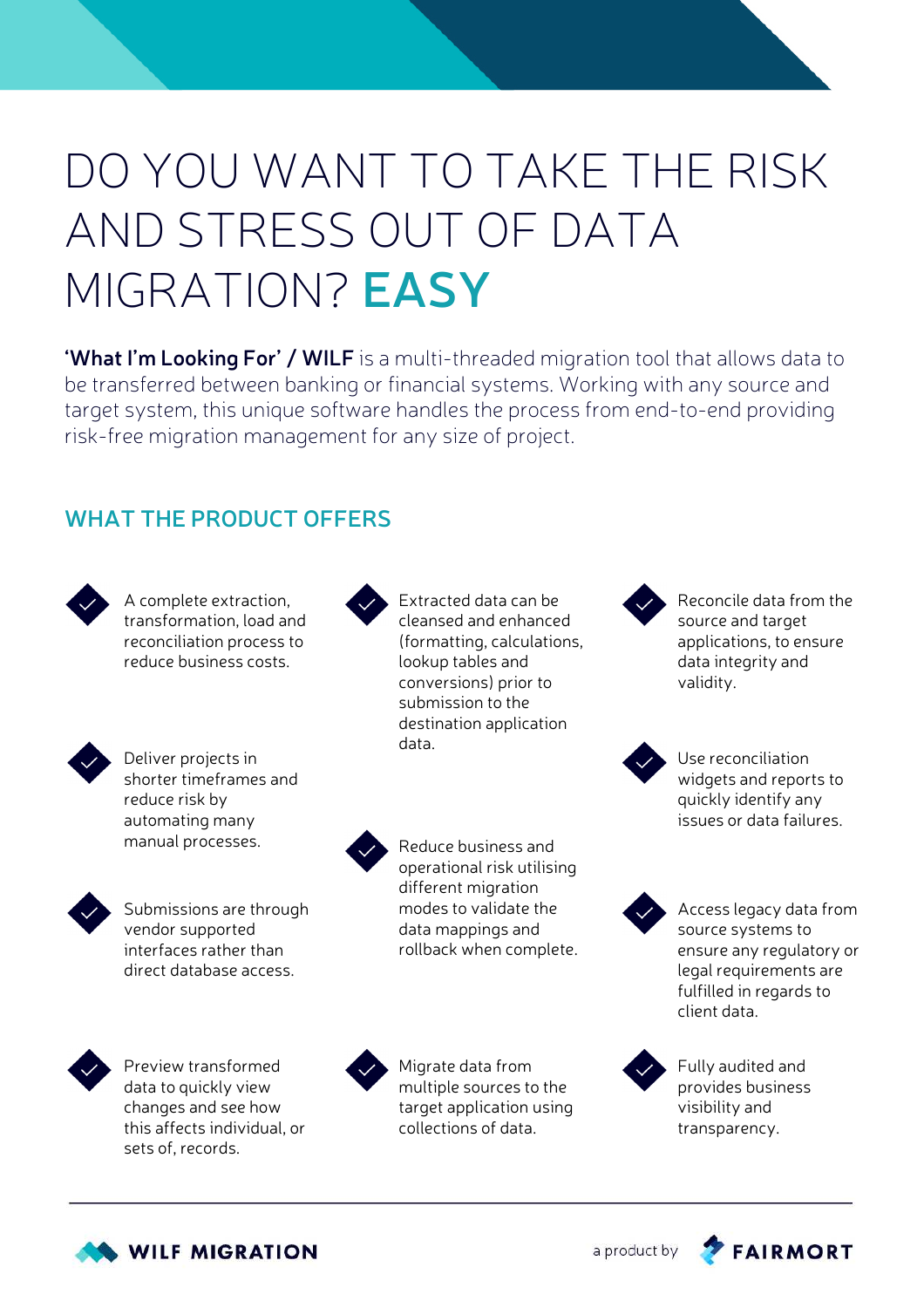# HOW WILF MIGRATION WORKS



The WILF Migration tool provides a complete, single solution, enabling a controlled environment for the full migration process to reduce risk and give clear visibility to the business.

### **Source Systems**

Extract data directly from multiple sources including banking & accounting systems (including T24, Avaloq, Flexcube, Bankmaster/BM+, OBS, Systematics VSAM, Aurius, Kastle, Sun Accounts), MSSQL, Oracle, DB2, Informix, Postgres, XML, delimited & fixed length text files, MS Excel & MS Access.

### **Extraction**

Automated, multi-threaded, import routines, user friendly GUI's, direct access to source systems (no intermediate files), imported into a fully relational database (either MSSQL or Oracle).

### **Transformation**

Flexible mappings allow source system data to be cleansed and enhanced, utilising lookup tables, conversions, dependencies, defaults and conditions.

#### **Load**

Use different migration options to load data through vendor supported interfaces. Supported banking systems include T24, Avaloq, Aurius or load via delimited text files.

### **Reconciliation**

Reconciliation of data from the source and targets applications to ensure data integrity and validity, utilising either automated or bespoke tools and reporting.



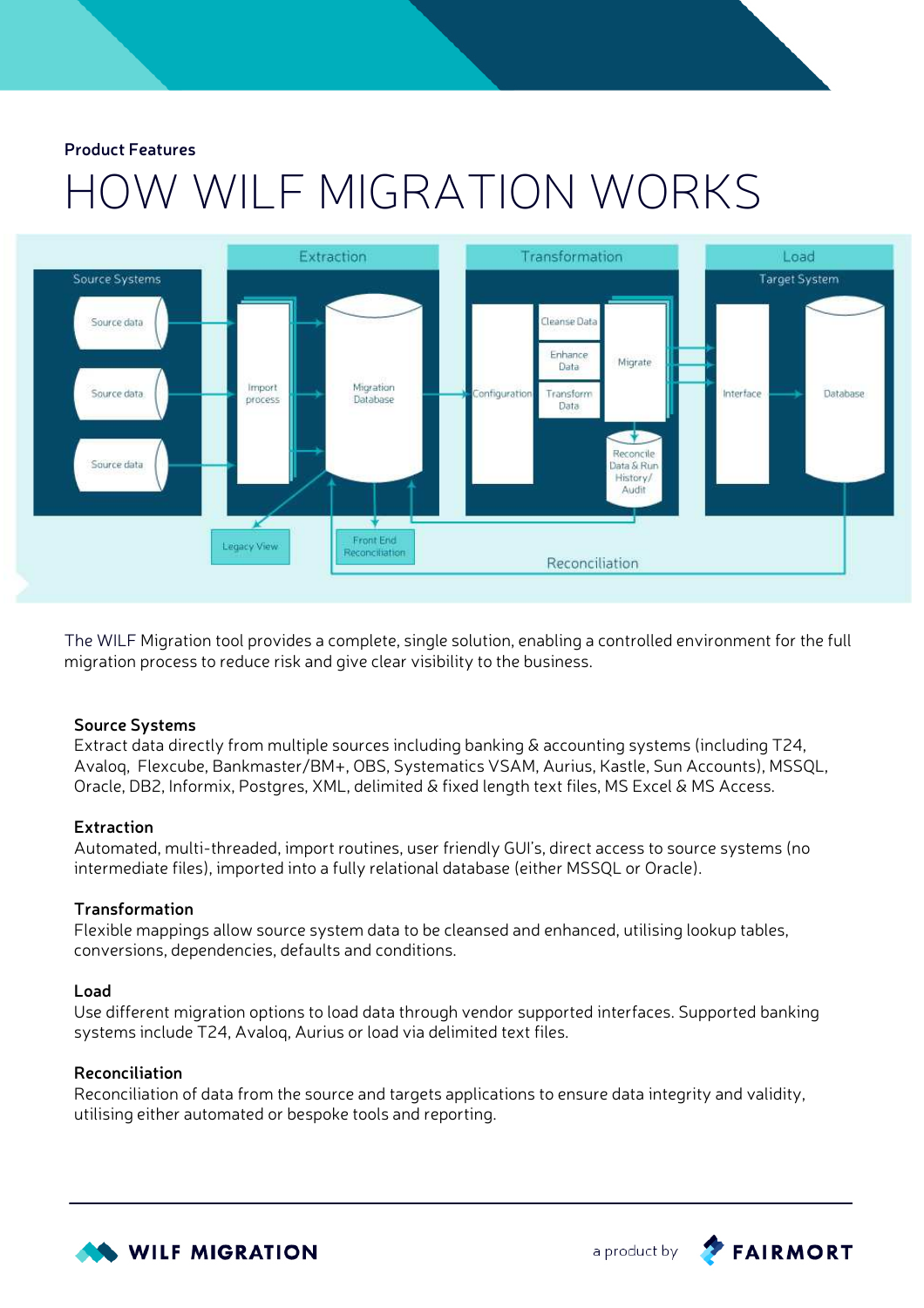# EXTRACTION PROCESS



The WILF extraction process is extremely powerful and interfaces with many banking & financial applications as well as being compatible with multiple database and file types. It can extract large volumes of data at high speed which has a major positive impact for live weekends.

- $\checkmark$  Unique interfacing and extraction process that is system independent allows data to be extracted from multiple sources and applications. It is not tied to any banking platform and is an area where we have huge amounts of experience and expertise.
- $\checkmark$  Extract data directly using automated import routines and user friendly GUI's into a fully relational database (either MSSQL or Oracle).
- Multi-threaded read & write for improved speed and bulk database updates.
- $\checkmark$  Direct read from multiple data source systems (no intermediate files), imported into a fully relational database (either MSSQL or Oracle).
- $\checkmark$  Multiple sources including banking & accounting systems (including T24, Avalog, Flexcube, Bankmaster/BM+, OBS, Systematics VSAM, Aurius, Kastle, Sun Accounts), MSSQL, Oracle, DB2, Informix, Postgres, XML, delimited & fixed length text files, MS Excel & MS Access.
- $\checkmark$  Uses nHibernate standards meaning it is readily compatible with most industry standard databases.
- Includes accelerated custom read routines for selected banking systems to enhance performance.
- For large data volumes the migration tool can provide direct access to the source system and load the internal migration database separately to reduce server and network loads.







Legacy data can be held giving the possibility of the reduction of license fees



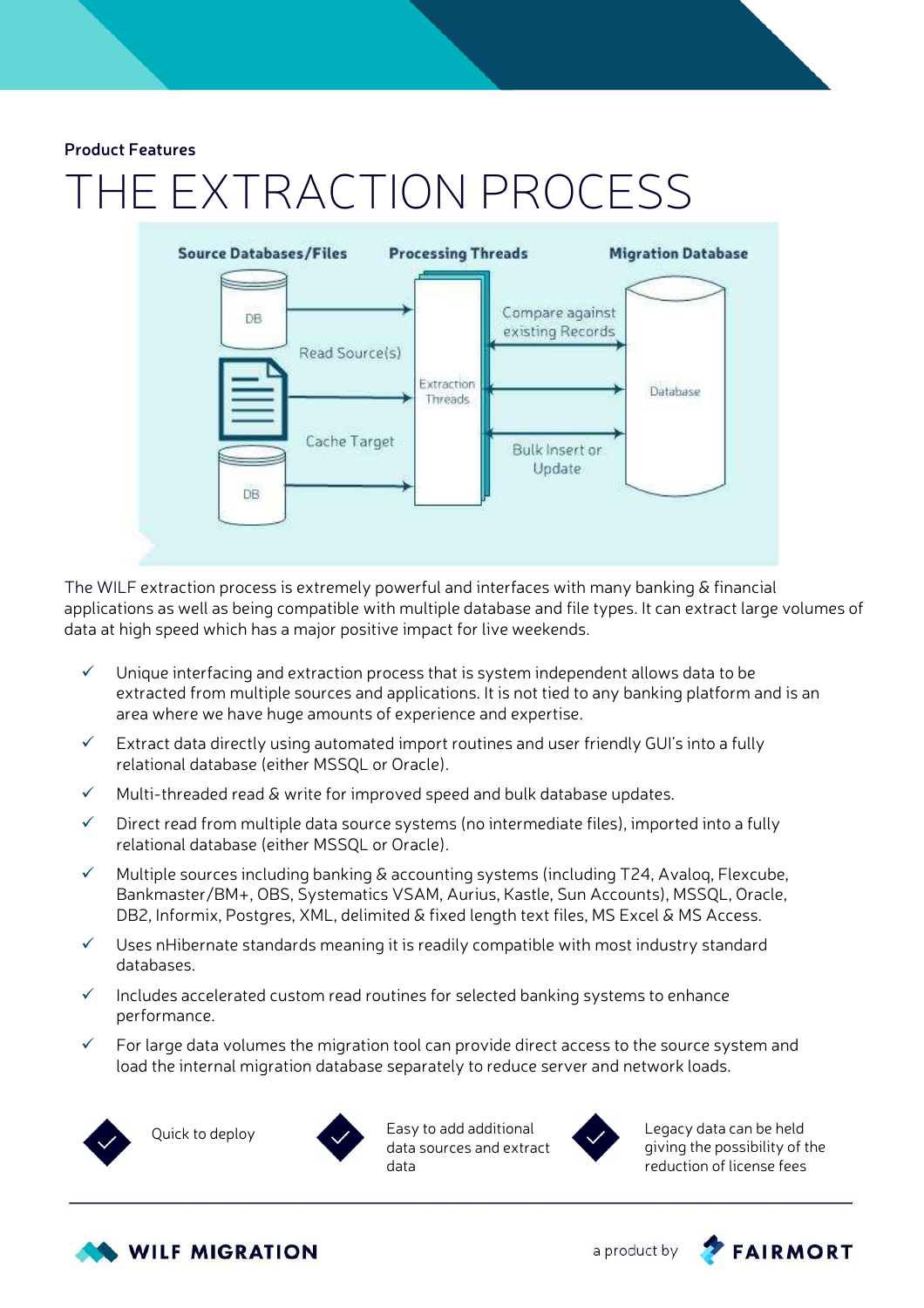### **Data Processing**

## TRANSFORMATION

WILF Migration provides multiple methods that allows data to be manipulated and transformed prior to load to the target system. This flexibility and transparency allows the business to be confident that results will be as anticipated.



Flexible mappings allow source system data to be cleansed and enhanced, utilising lookup tables, dependencies, defaults and conditions.

Source system records, individual or multiple, can be previewed posttransformation to provide an instant preview of the expected



Simple, logical process lowers risk by removing dependency on key persons at go-live.



Transformation reports can be output to provide business visibility, confidence and sign-off.



Plugin libraries can be created to support unusual/proprietary data transformations.

Internal auditing to track transformation changes provides business continuity and reduces risk.



Target mappings created against 'typed' schema, enabling validation within the tool and automatic data compatibility checks.

## **Transformation methods**

results.

**Lookup Tables** - map a source field to a target field from the listed values in the lookup table, with a default value for any missing target values.

**Conversions** – Use the custom function creator to create conversions, or multiple chained conversions, that can be applied to the source field, to transform it, before writing it to the target field. These can perform simple tasks such as formatting the data in the field or more advanced tasks such as concatenating the values from multiple fields, applying a sequence number or looking up values from previously migrated tables.

**Conditions** - Apply conditions to mappings that only occur if specific criteria are met. If the condition is not met then a default value is applied. Conditions allow placeholder field names to be entered as well as other keywords.

**Default Values** - allows for a default value to be entered on every mapping, if the record being migrated does not contain a value in the source field, the default value will be entered into the target instead. Or apply default values if an error occurs with a lookup table or condition, or fail the entire record.

**Pivot** - Allows values from multiple child records on the source table to be entered into the same record on the target table. This is useful when migrating from a relational database to a non relational database.

**Generate Target ID** - Automatically generate a unique primary key for the new record being written to the target table.



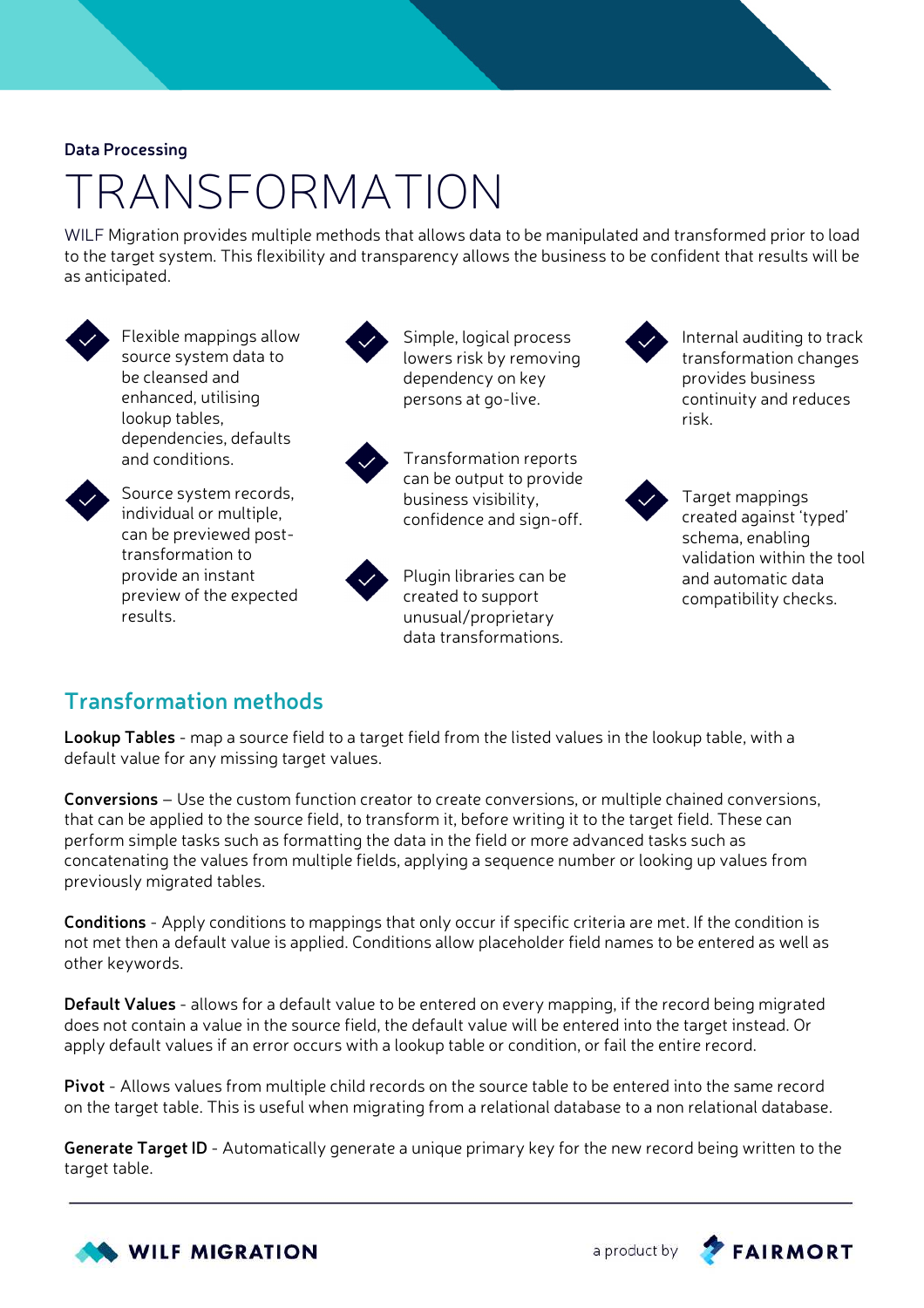## LOAD

WILF Migration provides different load options for use during go-live or for testing purposes. This allows transformed data to be viewed prior to go-live to ascertain expected results. This flexibility gives business confidence and reduces risk at go-live due to repeatability.



## **Pre-Load Methods**

**Preview** This allows records from the source migration system to be previewed against any data transformations, cleansing or enhancement, to display the record that will be sent to the target migration system. Individual records can be previewed, or ad-hoc results can be added to preview expected results.

### **Simulation**

A simulated migration will load the required records from the source migration system, apply the required lookup tables and perform the required conversions but will not submit any data to the target system. Instead, the data to be written will be displayed on screen and any errors will be shown.

### **Validate**

If supported by the target system running a migration in validate mode will send the data that needs to be migrated for the selected table to the target system but will not make any permanent changes.



Different migration options allow data to be previewed, simulated or validated against the target system.



A full migration migrates all tables, taking into consideration any dependencies each table may have, to ensure each table is migrated in the correct order. Alternatively individual tables can be migrated.



Multi-threaded load processes write to the target system, whilst separate threads can write to audit and reconciliation tables.



Migration run history allows the comparison of data between different migrations to review differences and provide error reporting.



Creates dependencies between migrated tables, to ensure that records are only migrated if the dependent record exists in the migration history.



Migrated target systems include all T24 versions, Avaloq, Aurius, FIS Profile. Can also export delimited text, or flat, files.



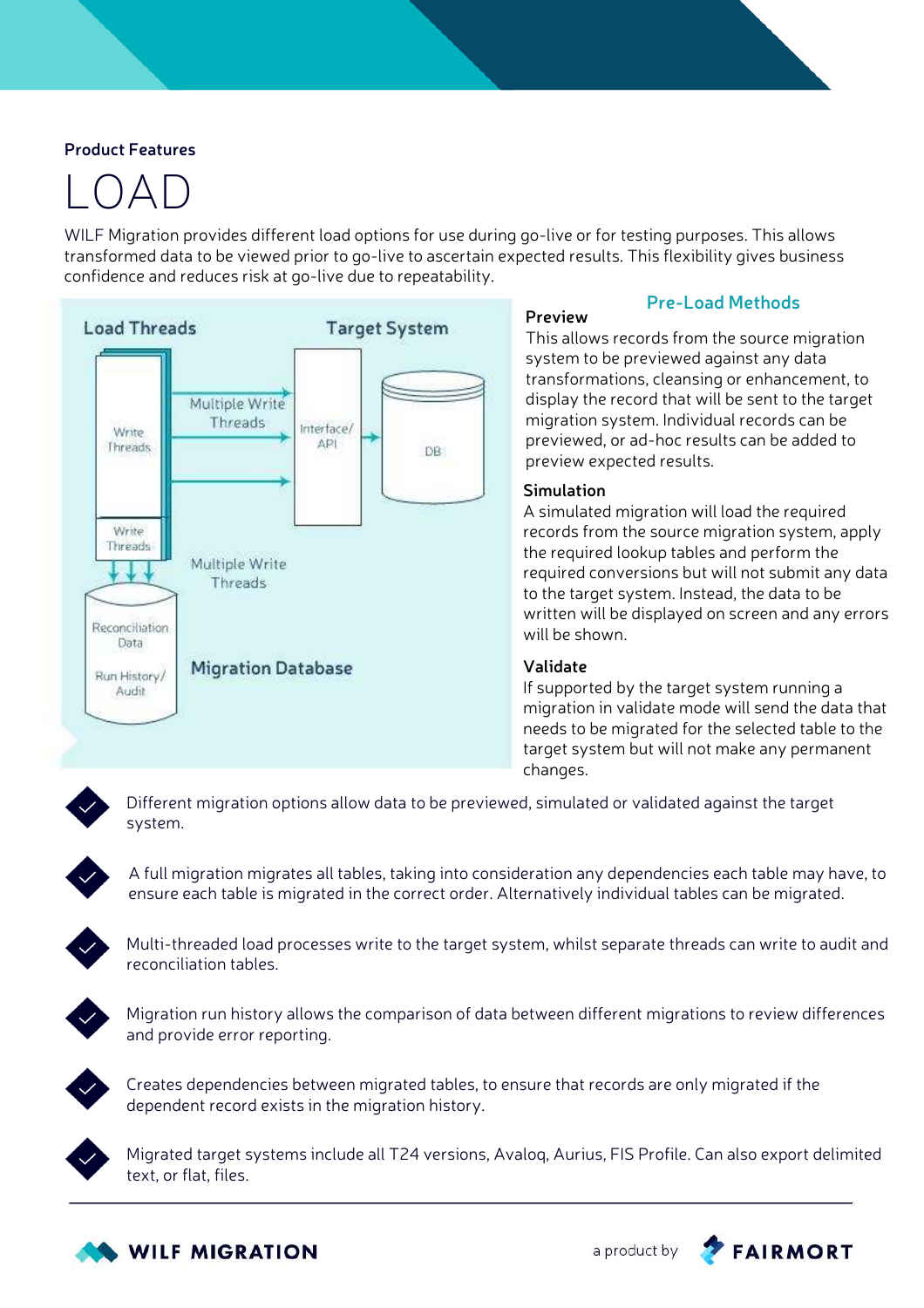### **Data validation and migration sign off**

## RECONCILIATION



1 – Reconcile post transform data with original data to review transformation process.



Import migrated data from the target system into WILF to create reconciliation reporting and use for legacy views onto the old source systems.



Automated reconciliation process comparing source system data with transformations applied against data from the target system.



Reconcile data pre, and post, transformation to ensure the mappings are correct.

2 – Reconcile post transform data with migrated data to validate records after target system processing.



Load migrated data into the database for reconciliation reporting allowing the comparison between the source and target system.

Migration tool configuration and 'run results' stored in fully reportable SQL database.



View reports and export reports in XML, CSV, Excel, HTML, PDF or TIFF formats.

3 – Reconcile 'old' with 'new', the data extracted from the source system with the migrated data in the target system.



Bespoke reporting on the source & target data to satisfy all business departments and their own sign-off requirements.



The migration history will show a list of all of the completed migrations that have been performed along with information about the number of errors that occurred, the number of records migrated and timing information for each migration run.



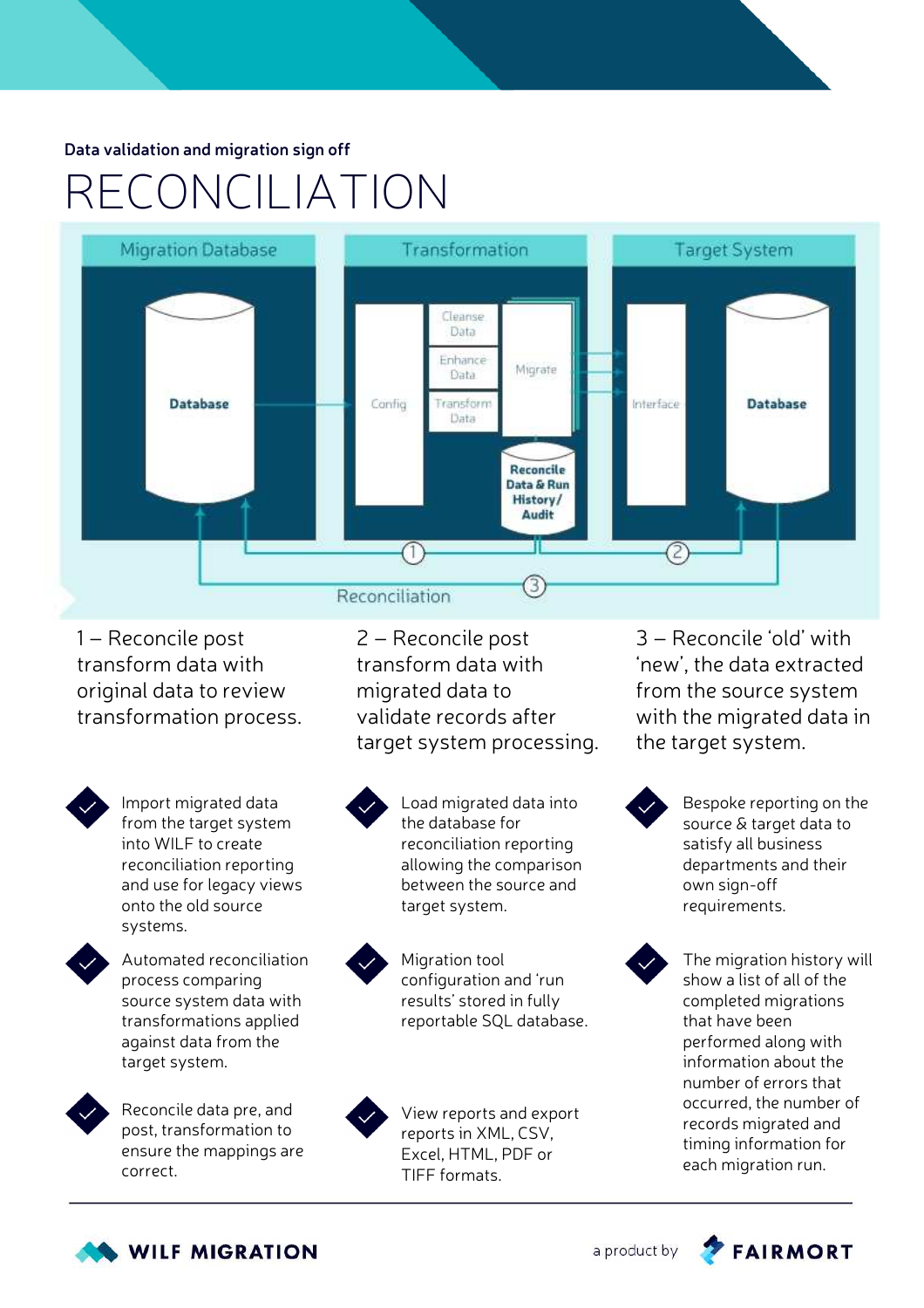**Legacy Data**

# ONCE YOU HAVE SUCCESSFULLY MIGRATED…

### **What about your Legacy Data?**

You will have already extracted large amounts of data from your 'old' system, so why not extract the remaining information that you'll need and adhere to your legal data requirements? This gives you the potential to save on License costs for your 'old' system but still have access to all the data you'll need, should any issues arise. Sound good? Then use WILF Reporting.



Save on License fees and satisfy your legal requirements.



Bespoke Enquiry screens to view data and access historical information.



Bespoke reporting to deal with any historical enquiry.



Regulators, Auditors and Customers are kept happy!



What not extract data from your 'new' system into WILF and maintain a consistent view of all your banking information across different platforms?





**FAIRMORT**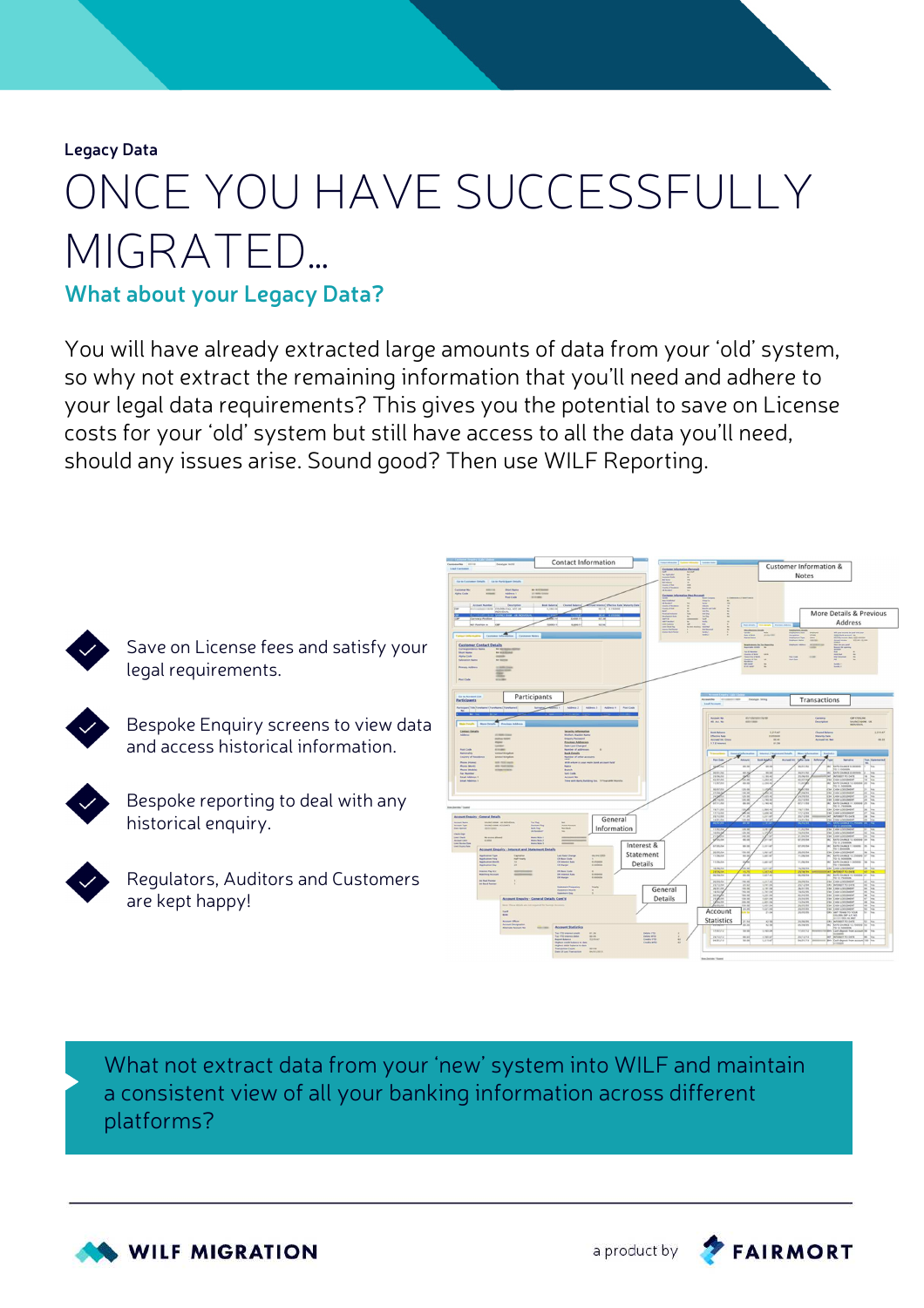## DO YOU NEED A REPORTING SOLUTION TOO? **WILF REPORTING**

### **Automated Importing**

Import data from core banking systems (and other supplementary databases) at the touch of a button. Cut down the time it takes to generate data in different formats without the overhead of having to generate the data in a format the application understands. The process is fully automated on a daily or intra-day basis.

### **Flexible Import Process**

A simple interface puts you in full control of your data. The application is simple to set up, administer and configure so you will not need an on-going development requirement and budget.

#### **Single Version of the Truth**

Controlled source of data ensures that any reports or extracts contains a uniform, standard set of data, ensuring no variation in the underlying data, removing the risk of conflicting or incorrect data submissions.

### **Data Warehouse**

A real data warehouse incorporating Dimensions (data that doesn't regularly change i.e. address) and Facts (data that changes regularly i.e. balance and P&L)

### **Data Continuity**

The strength of the interfacing and extraction process allows new data source to be added, or removed, without huge impact on the business and existing reporting structures.

### **Quick and Easy**

Quick to implement. Quick to roll out to the Business. Easy to use.

### **Dashboards & Widgets**

All users can configure their dashboard to have a personalised view on the data. Built using the latest technologies, the dashboard uses pluggable widgets including Interactive Charts, Grids, Drilldowns, HTML and text.

### **Flexible and Customised Reporting**

Multiple reporting types allow users and IT staff to create different management and business reports with different degrees of complexity. This open approach puts you firmly in control of your reporting requirements. This single platform consolidates data from multiple sources, removing the need for numerous and expensive reporting applications.

### **Central Repository of Data**

A single source of data removes the risk of departments and individuals creating their own views on the data and the risk of erroneous data being reported to authorities and subsequent fines or investigations.

### **A Solutions Platform**

A Solutions platform for business problems i.e. Risk Analysis, Stress Testing, Workflows, AML & Fraud, Section 17, FATCA, COREP/FINREP, FSA & BoE reporting & FSCS.

### **Multiple Data Sources**

Extract Data directly from Multiple Sources (including T24, Avaloq, Flexcube, Bankmaster/BM+, OBS, Systematics VSAM, Aurius, Kastle, Sun Accounts), MSSQL, Oracle, DB2, Informix, Postgres, XML, delimited & fixed length text files, MS Excel and MS Access.